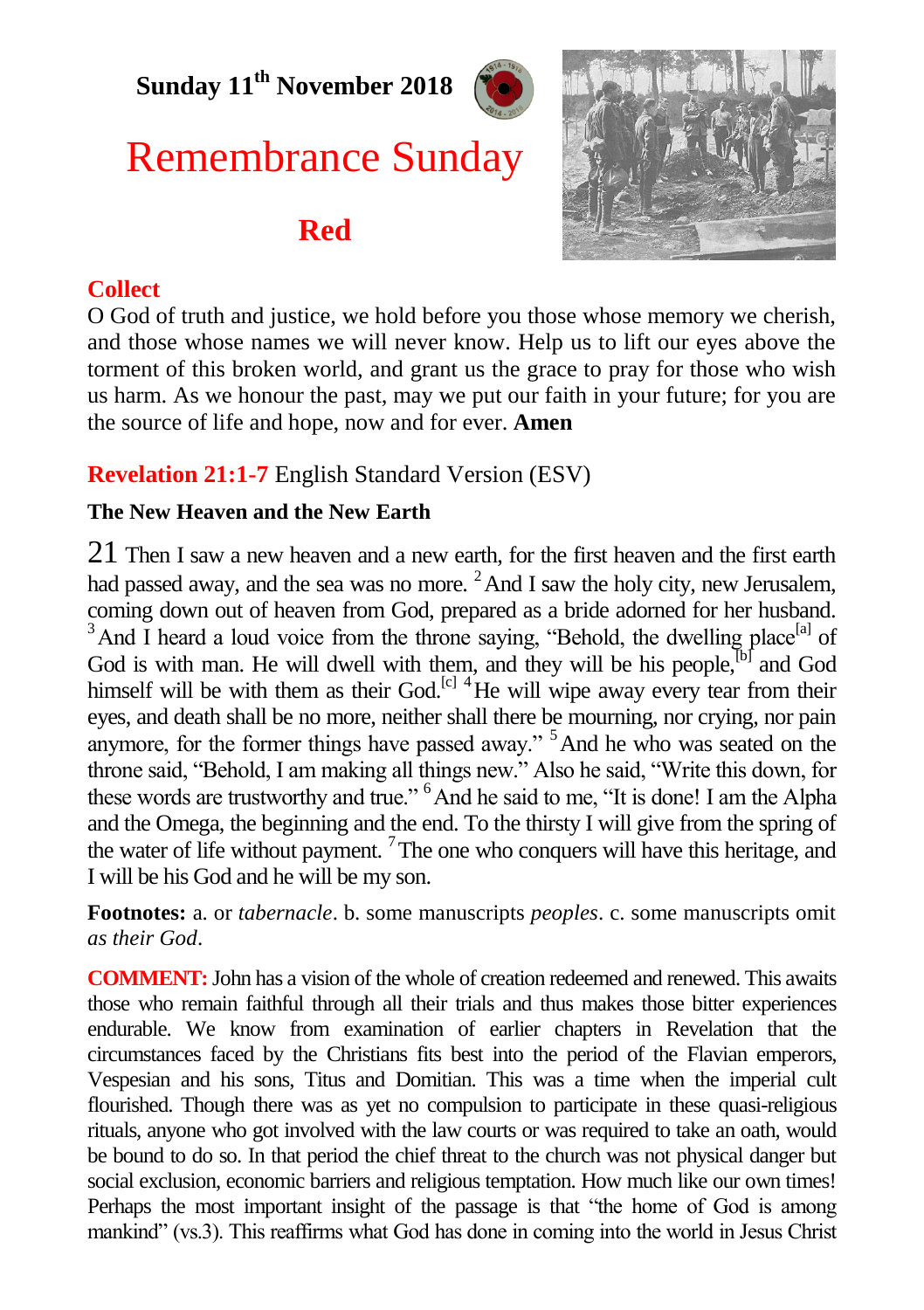for the single purpose of redeeming the world and reconciling humanity and all creation to God's original purpose. That would bring about a joyful, creative relationship of God and humanity in which all suffering and death have been overcome, not just for mankind but for all of the environment on which we so much depend by virtue of divine providence for our needs. The author clearly has the Incarnation in mind as the means above all which establishes God's presence in the world. Finally, he is unequivocal that in making all things new is a process of re-creation by which the old is transformed into the new. The old world in its depravity may be doomed to vanish before divine holiness; and faith sees the hand of God refashioning the whole into something marvellously new. "The agonies of earth are but the birth-pangs of a new creation."

#### **John 15:9-17** English Standard Version (ESV)

#### **No Greater Love**

 $15<sup>9</sup>$ As the Father has loved me, so have I loved you. Abide in my love. <sup>10</sup> If you keep my commandments, you will abide in my love, just as I have kept my Father's commandments and abide in his love.  $\frac{11}{1}$  These things I have spoken to you, that my joy may be in you, and that your joy may be full.  $12^{\circ}$  This is my commandment, that you love one another as I have loved you. <sup>13</sup> Greater love has no one than this, that someone lay down his life for his friends.  $14$  You are my friends if you do what I command you.  $^{15}$  No longer do I call you servants,  $^{[a]}$  for the servant  $^{[b]}$  does not know what his master is doing; but I have called you friends, for all that I have heard from my Father I have made known to you. <sup>16</sup> You did not choose me, but I chose you and appointed you that you should go and bear fruit and that your fruit should abide, so that whatever you ask the Father in my name, he may give it to you. <sup>17</sup> These things I command you, so that you will love one another.

**Footnotes:** a. Greek *bondservants*. b. Greek *bondservant*.

**COMMENT:** As in several other places in John's Gospel, chapters 14 to 16 use a familiar literary device of the time, an extended and stylised discourse. The style is characteristic of John's Gospel. These discourses contain profound theological affirmations of who Jesus is and what he means to the Christian fellowship and to the world. This is particularly true of the several places where John quotes Jesus as saying "I am ...." The theme of this brief excerpt concentrates on self-sacrificing love 'agapé' as the unique focus and life force of every Christian. Behind this passage stands the intense shadow of the cross and the contrasting power of God to raise Jesus from the dead and give the Holy Spirit to all who believe. So John takes us to the heart of the Christian discipleship: Love for others as God has loved us. He interprets the meaning of Jesus' death on the cross as his loving sacrifice of himself for us in obedience to God's loving will and purpose, not only for himself but for the whole world. In the way that John has phrased this tradition, there can be no greater love for one's friends than to follow in Jesus' footsteps even to the point of death (verse 13). The emphasis on friendship has considerable significance. The Christian way of life exists only in effective human relationships. Every human institution - the church included - works best when relationships are firmly based on mutual respect and humane values, at the root of which is love. As we move toward a global civilisation no other value system will prove worthwhile. The selfless relationship of 'agapé' love has been proven in the crucible of the divine-human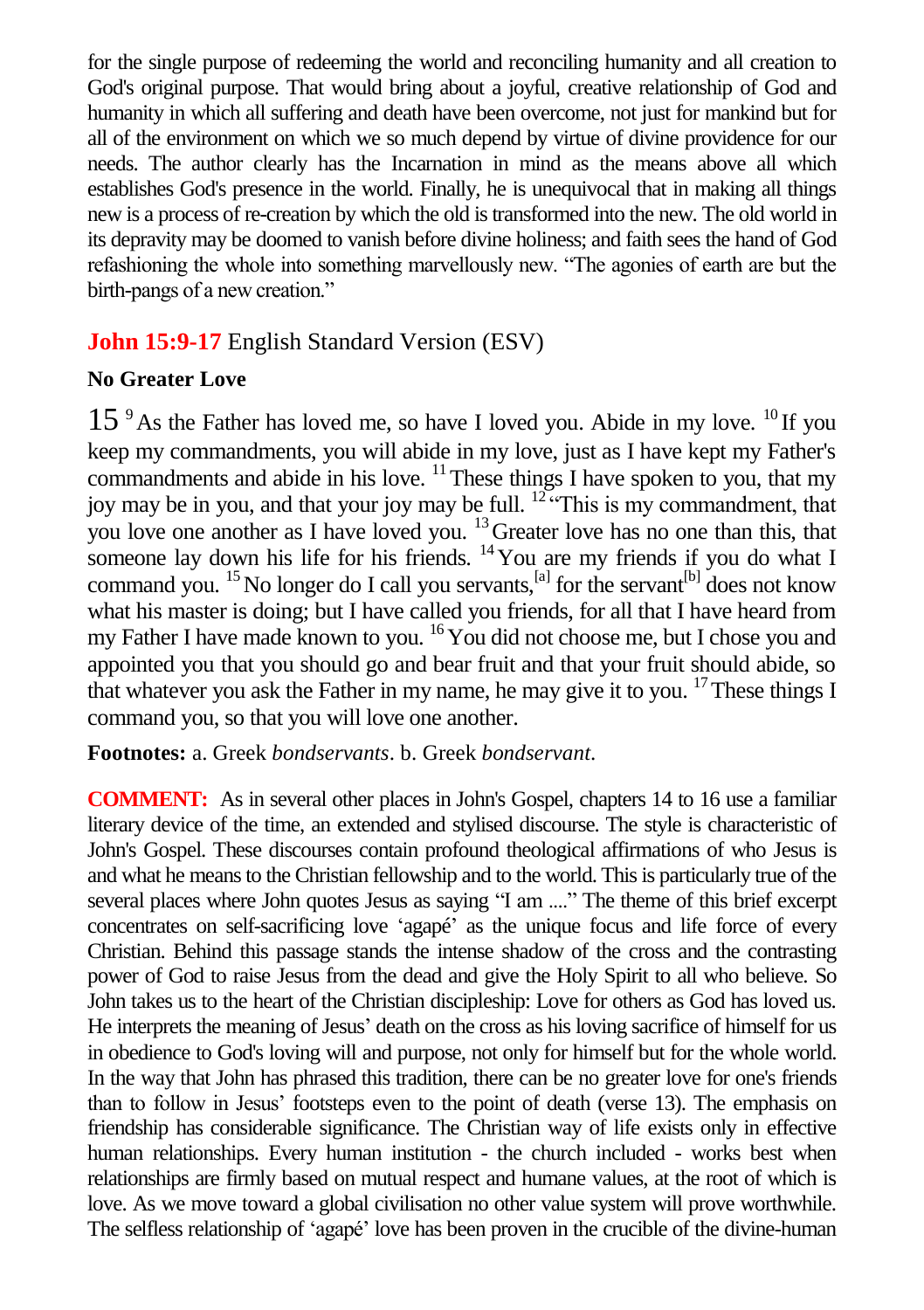gift of God, which is Jesus Christ. This is what John is having Jesus say throughout this passage. This is the fruit that Jesus prophesied his friendship with these few disciples would yield (verse 16). It began with his love for them and their love for each other. We are called to make a similar witness in our time and place.

**Psalm 51** *Miserere mei, Deus*

#### R **Have mercy on us, O Lord, for we have sinned.**

<sup>1</sup> *For the Choirmaster. A* Maskil *of David*  <sup>2</sup>*after Doeg the Edomite came and told Saul, "David has gone to the house of Abimeleck."*

<sup>3</sup> Have mercy on me, God, in your kindness. In your compassion blot out my offense.  $4^{\circ}$ O wash me more and more from my guilt and cleanse me from my sin.  $\mathbf{R}^{\prime}$ 

 $<sup>5</sup>$  My offenses truly I know them:</sup> my sin is always before me  $<sup>6</sup>$  Against you, you alone, have I sinned:</sup> what is evil in your sight I have done.  $\mathbb{R}^7$ 

That you may be justified when you give sentence and be without reproach when you judge,  $7^\circ$ O see, in guilt I was born, a sinner was I conceived.  $\mathbb{R}^7$ 

<sup>8</sup> Indeed you love truth in the heart: then in the secret of my heart teach me wisdom.  $9^9$ O purify me, then I shall be clean; O wash me, I shall be whiter than snow.  $\mathbb{R}^7$ 

 $10$  Make me hear rejoicing and gladness, that the bones you have crushed may thrill.  $11$  From my sins turn away your face and blot out all my guilt.  $\mathbb{R}$ 

 $12$  A pure heart create for me, O God, put a steadfast spirit within me.

<sup>13</sup> Do not cast me away from your presence, nor deprive me of your holy spirit.  $\mathbf{\mathbf{F}}$ 

 $14$  Give me again the joy of your help: with a spirit of fervour sustain me,  $15$  that I may teach transgressors your ways and sinners may return to you.  $\mathbb{R}^7$ 

<sup>16</sup> O rescue me, God, my helper, and my tongue shall ring out your goodness. <sup>17</sup> O Lord, open my lips and my mouth shall declare your praise.  $\mathbb{R}^7$